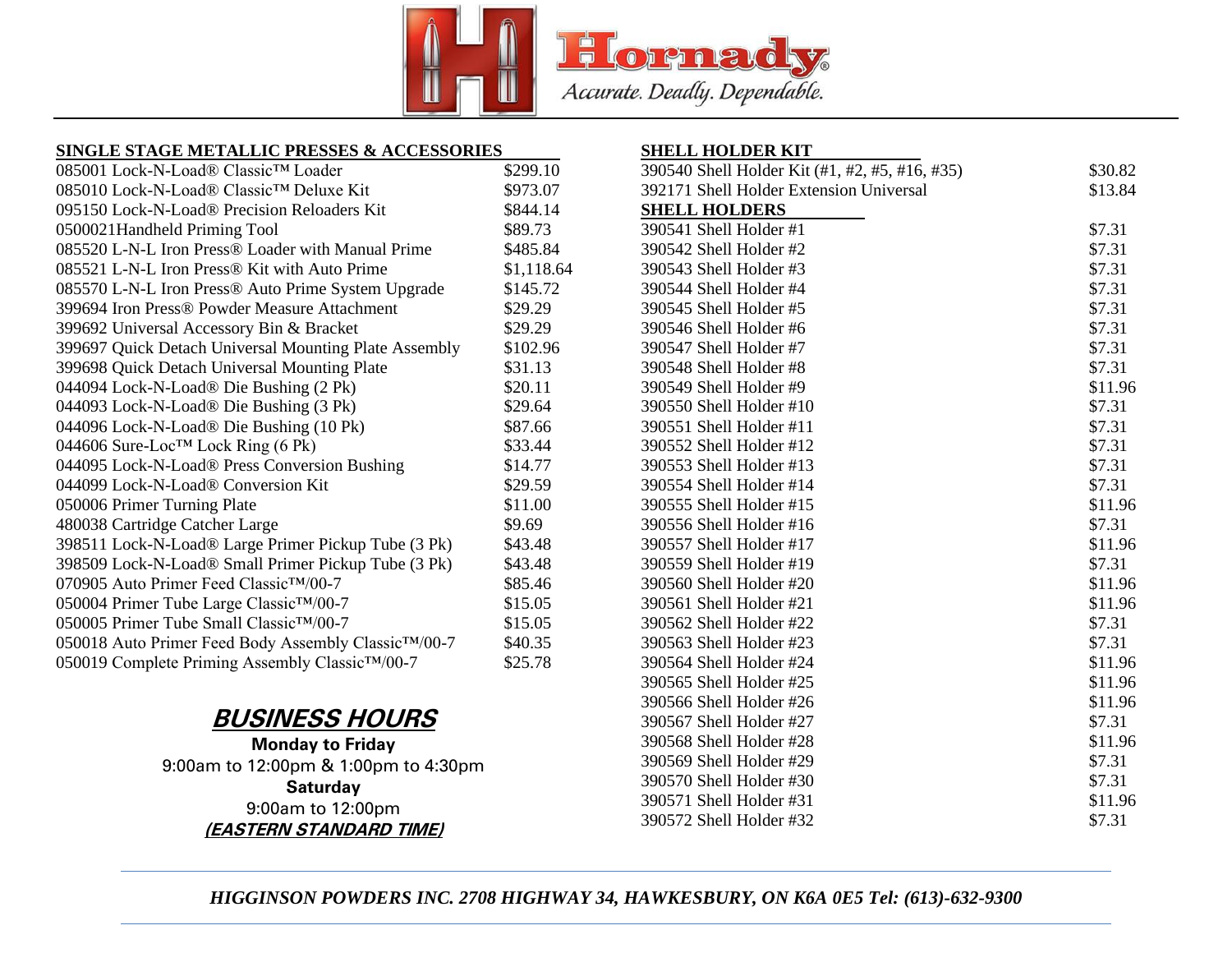

| <b>SHELL HOLDERS</b>    | (Continued) |
|-------------------------|-------------|
| 390573 Shell Holder #33 | \$11.96     |
| 390574 Shell Holder #34 | \$11.96     |
| 390575 Shell Holder #35 | \$7.31      |
| 390576 Shell Holder #36 | \$7.31      |
| 390577 Shell Holder #37 | \$7.31      |
| 390578 Shell Holder #38 | \$11.96     |
| 390580 Shell Holder #40 | \$11.96     |
| 390581 Shell Holder #41 | \$7.31      |
| 390582 Shell Holder #42 | \$11.96     |
| 390583 Shell Holder #43 | \$7.31      |
| 390584 Shell Holder #44 | \$7.31      |
| 390606 Shell Holder #45 | \$7.31      |
| 390602 Shell Holder #46 | \$7.31      |
| 390603 Shell Holder #47 | \$11.96     |
| 390604 Shell Holder #48 | \$7.31      |
| 390605 Shell Holder #49 | \$7.31      |
| 390601 Shell Holder #51 | \$7.31      |
| 390607 Shell Holder #52 | \$7.31      |
| 390608 Shell Holder #53 | \$11.96     |
| 390609 Shell Holder #54 | \$11.96     |
| 390610 Shell Holder #55 | \$11.96     |
| 390611 Shell Holder #56 | \$11.96     |

#### **All prices are subject to change~ WE ACCEPT: VISA, MASTERCARD & AMERICAN EXPRESS CREDIT CARDS**



| <b>PROGRESSIVE PRESSES &amp; ACCESSORIES</b>                      |            |
|-------------------------------------------------------------------|------------|
| 095100 Lock-N-Load® APTM Ez-Ject Loader                           | \$998.67   |
| 095160 Lock-N-Load® Ammo Plant 110 Volt                           | \$2,629.75 |
| 050098 Lock-N-Load® 1911 Auto Primer Tube Filler                  | \$113.87   |
| 044661 Lock-N-Load® Light Strip New                               | \$29.21    |
| 044094 Lock-N-Load® Die Bushing (2 Pk)                            | \$20.11    |
| 044093 Lock-N-Load® Die Bushing (3 Pk)                            | \$29.64    |
| 044096 Lock-N-Load® Die Bushing (10 Pk)                           | \$87.66    |
| 044606 Sure-Loc™ Lock Ring (6 Pk)                                 | \$33.44    |
| 392227 Lock-N-Load® APTM Breakaway Cam Wire Assembly              | \$16.57    |
| 392370 Lock-N-Load® APTM Case Retainer Spring (3 Pk)              | \$13.29    |
| 095140 Lock-N-Load® AP™ Tool Caddy                                | \$63.47    |
| 050099 Lock-N-Load® APTM Deluxe Spent Primer Catcher              | \$12.86    |
| 399692 Universal Accessory Bin & Bracket                          | \$29.29    |
| 399697 Quick Detach Universal Mounting Plate Assembly             | \$102.96   |
| 399698 Quick Detach Universal Mounting Plate                      | \$31.13    |
| 095360 Lock-N-Load® APTM Powder Funnel Die                        | \$39.06    |
| 095210 Lock-N-Load® APTM Primer Feed System                       | \$82.17    |
| 050073 Case Activated Powder Drop                                 | \$122.10   |
| 050074 Case Activated Lower Assembly Improved                     | \$51.75    |
| <b>POWDER MEASURE &amp; ACCESSORIES</b>                           |            |
| 050069 Lock-N-Load® Powder Measure                                | \$145.27   |
| 050128 Pistol Rotor & Metering Assembly                           | \$62.42    |
| 050129 Pistol Micrometer For New Rotor                            | \$60.79    |
| 050116 Std Lock-N-Load® Pistol Metering Insert                    | \$23.12    |
| 050120 Std Lock-N-Load® Metering Insert                           | \$23.12    |
| 050124 Rifle Micrometer                                           | \$53.31    |
| 050008 Load Fast Powder Measure Stand                             | \$59.60    |
| 050125 Lock-N-Load® Powder Measure Drain Insert                   | \$20.77    |
| 050130 Lock-N-Load® Bench Rest Powder Measure                     | \$237.82   |
| 050114 Bench Rest Metering Insert                                 | \$121.12   |
| 290049 PTX <sup>TM</sup> Powder Measure Stop                      | \$11.78    |
| 290050 PTXTM Powder Drop Exp Bfeeder/Jacket/Lead .308             | \$15.73    |
| 290030 PTX <sup>TM</sup> Powder Drop Exp Bfeeder/Jacket/Lead .355 | \$15.73    |
| 290031 PTX <sup>TM</sup> Powder Drop Exp Bfeeder/Jacket/Lead .357 | \$15.73    |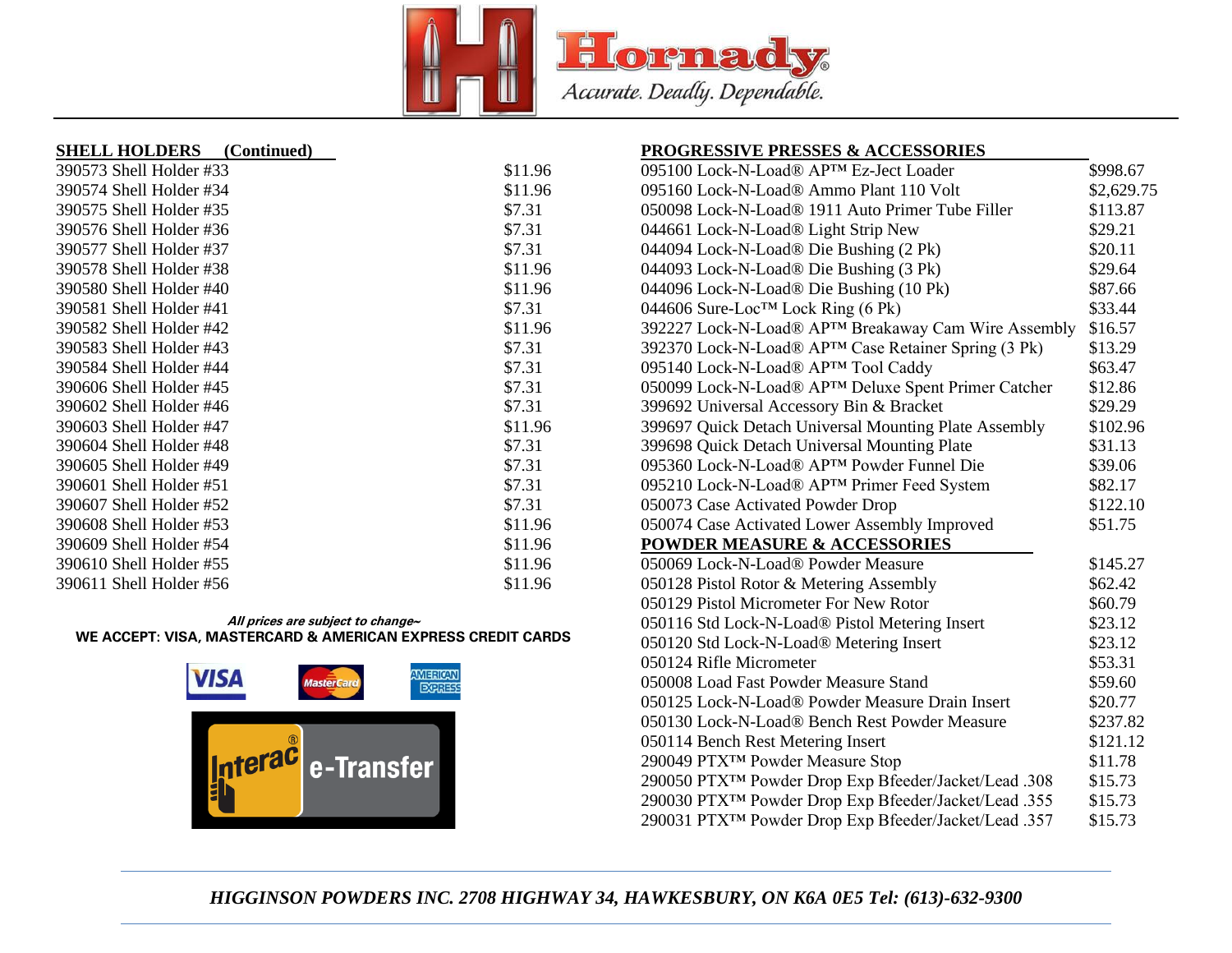

#### **POWDER MEASURE & ACCESSORIES (Continued)**

| 290032 PTX <sup>TM</sup> Powder Drop Exp Bfeeder/Jacket/Lead .400      | \$15.73  |
|------------------------------------------------------------------------|----------|
| 290033 PTX <sup>TM</sup> Powder Drop Exp Bfeeder/Jacket/Lead .430      | \$15.73  |
| 290034 PTX <sup>TM</sup> Powder Drop Exp Bfeeder/Jacket/Lead .451      | \$15.73  |
| 290036 PTX <sup>TM</sup> Powder Drop Exp Bfeeder/Jacket/Lead .452      | \$15.73  |
| 290037 PTX <sup>TM</sup> Powder Drop Exp Bfeeder/Jacket/Lead .475      | \$15.73  |
| 290038 PTX <sup>TM</sup> Powder Drop Exp Bfeeder/Jacket/Lead .500      | \$15.73  |
| <b>POWDER SCALES &amp; ACCESSORIES</b>                                 |          |
| 050109 Lock-N-Load® Balance Beam Scale                                 | \$145.15 |
| 050102 Vibratory Trickler                                              | \$76.16  |
| 050100 Powder Trickler                                                 | \$24.43  |
| 050063 Powder Cop                                                      | \$55.89  |
| 586051 Basic Powder Funnel                                             | \$6.26   |
| 586059 Hornady® Powder Funnel Kit                                      | \$67.04  |
| <b>BULLET &amp; CASE FEEDER &amp; ACCESSORIES</b>                      |          |
| 095320 L-N-L APTM Pistol Bullet Feeder 110 Volt (7/8" Thread) \$574.97 |          |
| 095340 Lock-N-Load® APTM Rifle Bullet Feeder with 22 Cal               | \$760.48 |
| 095345 L-N-L APTM Rifle Bullet Feeder 30 Cal Conversion Kit            | \$258.93 |
| 095330 Bullet Feeder Die 380 Auto/9mm Luger                            | \$60.66  |
| 095331 Bullet Feeder Die 38/357 Mag                                    | \$60.66  |
| 095332 Bullet Feeder Die 40 S&W/10mm Auto                              | \$60.66  |
| 095333 Bullet Feeder Die 44 SPL/Mag                                    | \$60.66  |
| 095334 Bullet Feeder Die 45 Auto                                       | \$60.66  |
| 095350 Lock-N-Load® Bullet tube 9mm Luger                              | \$53.04  |
| 095351 Lock-N-Load® Bullet tube 40 S&W/10mm Auto                       | \$53.04  |
| 095352 Lock-N-Load® Bullet tube 45 Auto                                | \$53.04  |
| 095300 Lock-N-Load® APTM Case Feeder 110 Volt                          | \$735.06 |
| 095310 Case Feeder Plate Small Pistol                                  | \$58.86  |
| 095312 Case Feeder Plate Large Pistol                                  | \$58.86  |
| 095314 Case Feeder Plate Small Rifle                                   | \$58.86  |
| 095316 Case Feeder Plate Large Rifle                                   | \$58.86  |
| 398309 Lock-N-Load® APTM Case Feeder/Ez-Ject Conv                      | \$151.47 |
| <b>SHELL PLATES</b>                                                    |          |
| 392601 Shell Plate #1 Lock-N-Load® APTM & Proj                         | \$62.36  |
| 392602 Shell Plate #2 Lock-N-Load® AP™ & Proj                          | \$62.36  |
|                                                                        |          |

| 392603 Shell Plate #3 Lock-N-Load® APTM & Proj  | \$82.25 |
|-------------------------------------------------|---------|
| 392604 Shell Plate #4 Lock-N-Load® AP™ & Proj   | \$82.25 |
| 392605 Shell Plate #5 Lock-N-Load® APTM & Proj  | \$62.36 |
| 392606 Shell Plate #6 Lock-N-Load® APTM & Proj  | \$62.36 |
| 392607 Shell Plate #7 Lock-N-Load® AP™ & Proj   | \$82.25 |
| 392608 Shell Plate #8 Lock-N-Load® APTM & Proj  | \$62.36 |
| 392609 Shell Plate #9 Lock-N-Load® AP™ & Proj   | \$82.25 |
| 392610 Shell Plate #10 Lock-N-Load® AP™ & Proj  | \$62.36 |
| 392611 Shell Plate #11 Lock-N-Load® AP™ & Proj  | \$82.25 |
| 392612 Shell Plate #12 Lock-N-Load® APTM & Proj | \$82.25 |
| 392614 Shell Plate #14 Lock-N-Load® APTM & Proj | \$82.25 |
| 392616 Shell Plate #16 Lock-N-Load® APTM & Proj | \$62.36 |
| 392619 Shell Plate #19 Lock-N-Load® AP™ & Proj  | \$82.25 |
| 392622 Shell Plate #22 Lock-N-Load® APTM & Proj | \$82.25 |
| 392623 Shell Plate #23 Lock-N-Load® AP™ & Proj  | \$82.25 |
| 392629 Shell Plate #29 Lock-N-Load® APTM & Proj | \$82.25 |
| 392630 Shell Plate #30 Lock-N-Load® AP™ & Proj  | \$62.36 |
| 392632 Shell Plate #32 Lock-N-Load® APTM & Proj | \$62.36 |
| 392635 Shell Plate #35 Lock-N-Load® APTM & Proj | \$82.25 |
| 392636 Shell Plate #36 Lock-N-Load® APTM & Proj | \$82.25 |
| 392640 Shell Plate #40 Lock-N-Load® APTM & Proj | \$82.25 |
| 392644 Shell Plate #44 Lock-N-Load® APTM & Proj | \$82.25 |
| 392645 Shell Plate #45 Lock-N-Load® APTM & Proj | \$62.36 |
| 392646 Shell Plate #46 Lock-N-Load® AP™ & Proj  | \$82.25 |
| 392656 Shell Plate #56 Lock-N-Load® APTM & PROJ | \$82.25 |
|                                                 |         |

# **~All prices are subject to change~ BUSINESS HOURS**

**Monday to Friday** 9:00am to 12:00pm & 1:00pm to 4:30pm **Saturday** 9:00am to 12:00pm **(EASTERN STANDARD TIME)**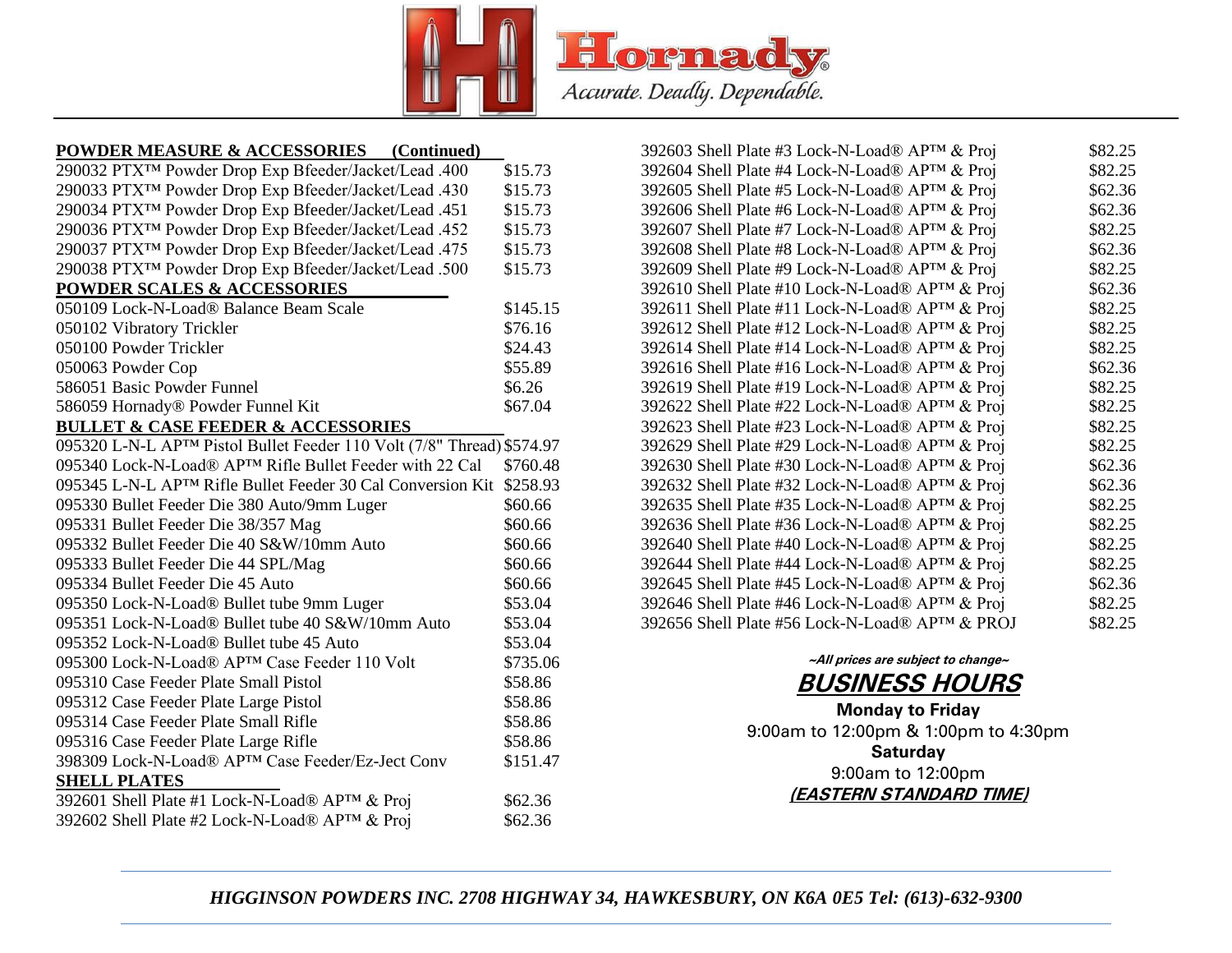

### **50 BMG & ACCESSORIES**

| <b>50 BMG &amp; ACCESSORIES</b>                  |            | 391913 Neck Turn Mandrel 6mm .2395                                 | \$16.20  |
|--------------------------------------------------|------------|--------------------------------------------------------------------|----------|
| 085005 50 BMG Press Kit                          | \$1,602.80 | 391915 Neck Turn Mandrel 25 Cal .2545                              | \$16.20  |
| 085004 50 BMG Press                              | \$969.03   | 391919 Neck Turn Mandrel 6.5mm .2615                               | \$16.20  |
| 050150 50 BMG Primer Seating Gauge               | \$208.08   | 391921 Neck Turn Mandrel 270 Cal .2750                             | \$16.20  |
| 050153 50 BMG Chamfer Deburr Tool                | \$106.09   | 391924 Neck Turn Mandrel 7mm .2813                                 | \$16.20  |
| 050126 High-Capacity Met Kit 80/265              | \$144.35   | 391928 Neck Turn Mandrel 30 Cal .3055                              | \$16.20  |
| 050127 50 BMG Powder Measure                     | \$245.87   | 391929 Neck Turn Mandrel 8mm .3205                                 | \$16.20  |
| 392172 50 BMG Shell Head Adapter                 | \$64.39    | 391930 Neck Turn Mandrel 338 Cal .3355                             | \$16.20  |
| 544460 Die set 2 50 Cal BMG                      | \$617.30   | 391931 Neck Turn Mandrel 35 Cal .3555                              | \$16.20  |
| 390585 Shell Holder #50                          | \$64.90    | 391932 Neck Turn Mandrel 375 Cal .3725                             | \$16.20  |
| 393341 Assembly 50 BMG Lock Ring                 | \$34.88    | 041217 L-N-L AP <sup>TM</sup> Primer Pocket Swage Tool (223/5.56)  | \$175.37 |
| <b>CASE PREP, TRIMMER &amp; ACCESSORIES</b>      |            | 041218 L-N-L APTM Primer Pocket Swage Tool (308/7.62X51)           | \$175.37 |
| 050012 Lock-N-Load® Case Prep Center 110 Volt    | \$991.21   | 041227 L-N-L Single Stage Primer Pocket Swage (223/5.56)           | \$99.23  |
| 050180 Case Prep Duo                             | \$106.18   | 041228 L-N-L Single Stage Primer Pocket Swage (308/7.62X51)\$99.23 |          |
| 050160 Lock-N-Load® Case Prep Trio               | \$222.17   | 390972 Cam Lock™ Trimmer Cutter                                    | \$30.91  |
| 050140 Cam Lock™ Trimmer                         | \$170.54   | 100016 Case Trimmer Dust Cover                                     | \$22.57  |
| 050097 Lock-N-Load® Quick Change Hand Tool       | \$100.82   | 390942 Trimmer 17 Cal Pilot/Cutter                                 | \$36.21  |
| 041224 Lock-N-Load® Neck Turn Tool               | \$230.28   | 390577TShell Holder #37 For Trimmer                                | \$7.93   |
| 0500021<br>Handheld Priming Tool                 | \$89.73    | 190260 Universal Handle Accessory                                  | \$5.71   |
| 050117 Deluxe 4-Blade Chamfer Deburr Tool        | \$32.11    | 041200 Primer Pocket Cleaner Kit Large                             | \$11.24  |
| 399693 Pilot Style Flash Hole Deburr Tool        | \$54.19    | 041201 Primer Pocket Cleaner Kit Small                             | \$11.24  |
| 050033 Stuck Case Remover                        | \$30.95    | 041202 Primer Pocket Reamer Kit Large                              | \$21.09  |
| 050146 Universal Trim Length Gauge               | \$23.65    | 041203 Primer Pocket Reamer Kit Small                              | \$21.09  |
| 480042 Magnum Reloading Block                    | \$34.73    | 041210 Primer Pocket Reamer Package                                | \$39.51  |
| 480040 Universal Loading Block                   | \$13.39    | 041212 Primer Pocket Uniformer Small                               | \$23.20  |
| 050172 Case Prep 6-Blade ID Chamfer Tool         | \$22.20    | 041211 Primer Pocket Uniformer Large                               | \$23.20  |
| 050173 Case Prep 4-Blade OD Deburr Tool          | \$22.20    | 390750 Small Primer Reamer                                         | \$15.85  |
| 050170 Case Prep Large Cal ID Chamfer Tool       | \$43.91    | 390751 Large Primer Reamer                                         | \$15.85  |
| 050171 Case Prep Large Cal OD Deburr Tool        | \$43.91    | 390752 Small Primer Cleaner                                        | \$8.62   |
| 399671 Lock-N-Load® Attachment Adapter           | \$9.91     | 390753 Large Primer Cleaner                                        | \$8.62   |
| 050145 Cam Lock™ Trimmer Power Adapter           | \$30.64    | 390940 Pilot #22.204                                               | \$6.70   |
| 050147 Cam Lock <sup>™</sup> Trimmer Deburr Tool | \$73.44    | 390943 Pilot #1 .224                                               | \$6.70   |
| 391908 Neck Turn Mandrel 17 Cal .1720            | \$16.20    | 390944 Pilot #2.228                                                | \$6.70   |
| 391909 Neck Turn Mandrel 20 Cal .2040            | \$16.20    | 390945 Pilot #3 .243                                               | \$6.70   |
| 391910 Neck Turn Mandrel 22 Cal .2210            | \$16.20    | 390946 Pilot #4.257                                                | \$6.70   |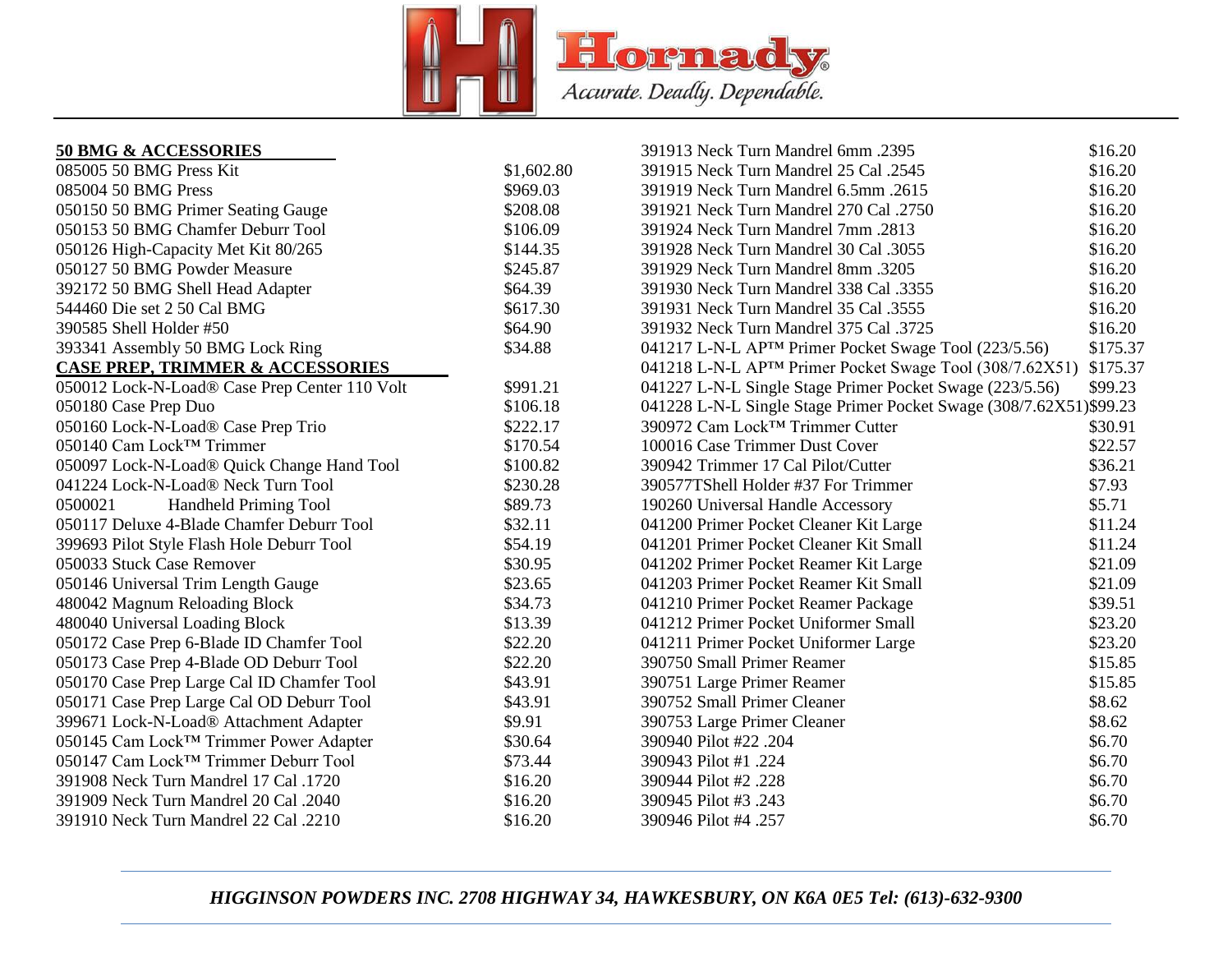

| 390947 Pilot #5 .264                             | \$6.70  | 392158 Collet #5 .277 Cal                                        | \$18.76    |
|--------------------------------------------------|---------|------------------------------------------------------------------|------------|
| 390948 Pilot #6.277                              | \$6.70  | 392159 Collet #6 .284 Cal                                        | \$18.76    |
| 390949 Pilot #7.284                              | \$6.70  | 392160 Collet #7 .308/.312 Cal                                   | \$18.76    |
| 390950 Pilot #8.300                              | \$6.70  | 392161 Collet #8 .321/.323 Cal                                   | \$18.76    |
| 390951 Pilot #9 .308                             | \$6.70  | 392162 Collet #9 .338/.358 Cal                                   | \$18.76    |
| 390952 Pilot #10.312                             | \$6.70  | 392163 Collet #10 .375 Cal                                       | \$18.76    |
| 390953 Pilot #11 .323                            | \$6.70  | 392164 Collet #11 .410 Cal                                       | \$18.76    |
| 390954 Pilot #12.333                             | \$6.70  | 392165 Collet #12 .430 Cal                                       | \$18.76    |
| 390955 Pilot #13.338                             | \$6.70  | 392166 Collet #13 .451/.458 Cal                                  | \$18.76    |
| 390956 Pilot #14 .348                            | \$6.70  | <b>SONIC CLEANERS, TUMBLERS &amp; MEDIA</b>                      |            |
| 390957 Pilot #15 .358                            | \$6.70  | 050202 M-1 Case Tumbler 110 Volt                                 | \$133.88   |
| 390962 Pilot #20.361                             | \$6.70  | 050240 Magnum Digital Vibratory Tumbler                          | \$205.41   |
| 390958 Pilot #16.375                             | \$6.70  | 050220 Rotary Case Tumbler 110 Volt                              | \$413.26   |
| 390941 Pilot #21 .400                            | \$6.70  | 050207 Rotary Media Sifter                                       | \$107.87   |
| 390959 Pilot #17.410                             | \$6.70  | 043320 Lock-N-Load® Sonic Cleaner™ II H 2L 110 V                 | \$272.33   |
| 390960 Pilot #18.429                             | \$6.70  | 043310 Lock-N-Load® Sonic Cleaner <sup>™</sup> Hot Tub® 9L 110 V | \$1,191.64 |
| 390961 Pilot #19 .452                            | \$6.70  | 053311 Digital Case & Parts Dryer                                | \$170.52   |
| 390939 Pilot #23 .475/.480                       | \$10.44 | 050303 One Shot® Tumbler Media Cob                               | \$27.59    |
| 390937 Pilot #50.500                             | \$10.44 | 9993 One Shot® Case Polish                                       | \$18.68    |
| 380062 Case Neck Brush 17 Cal                    | \$3.79  | 150204 Lock-N-Load® Sonic Cleaner™ Basket 1.2L                   | \$19.39    |
| 380063 Case Neck Brush 22 Cal                    | \$3.79  | 150206 Lock-N-Load® Sonic Cleaner™ Basket 2L                     | \$30.46    |
| 380065 Case Neck Brush 25 Cal/6mm                | \$3.79  | <b>MEASURING DEVICES</b>                                         |            |
| 380066 Case Neck Brush 270 Cal/7mm               | \$3.79  | 050076 Lock-N-Load® Ammo Concentricity Tool                      | \$231.06   |
| 380067 Case Neck Brush 30 Cal                    | \$3.79  | 041223 Neck Wall Thickness Gauge                                 | \$106.40   |
| 380068 Case Neck Brush 35 Cal                    | \$3.79  | 050059 Vernier Ball Micrometer                                   | \$140.54   |
| 380069 Case Neck Brush 45 Cal                    | \$3.79  | 050072 Micrometer                                                | \$88.00    |
| <b>BULLET PULLER &amp; CAM LOCK™ ACCESSORIES</b> |         | 050075 Steel Dial Caliper                                        | \$83.90    |
| 050092 Lock-N-Load® Impact Bullet Puller         | \$37.33 | 050080 Digital Caliper                                           | \$68.56    |
| 050095 Cam Lock™ Bullet Puller                   | \$52.35 |                                                                  |            |
| 050094 Cam Lock™                                 | \$35.60 |                                                                  |            |
| 392154 Collet #1 .17 Cal                         | \$18.76 | Like us on                                                       |            |
| 392167 Collet #14 .204 Cal                       | \$18.76 |                                                                  |            |
| 392155 Collet #2 .22 Cal                         | \$18.76 | <b>Facebook</b>                                                  |            |
| 392156 Collet #3 .243 Cal                        | \$18.76 |                                                                  |            |
| 392157 Collet #4 .257/.264 Cal                   | \$18.76 |                                                                  |            |
|                                                  |         |                                                                  |            |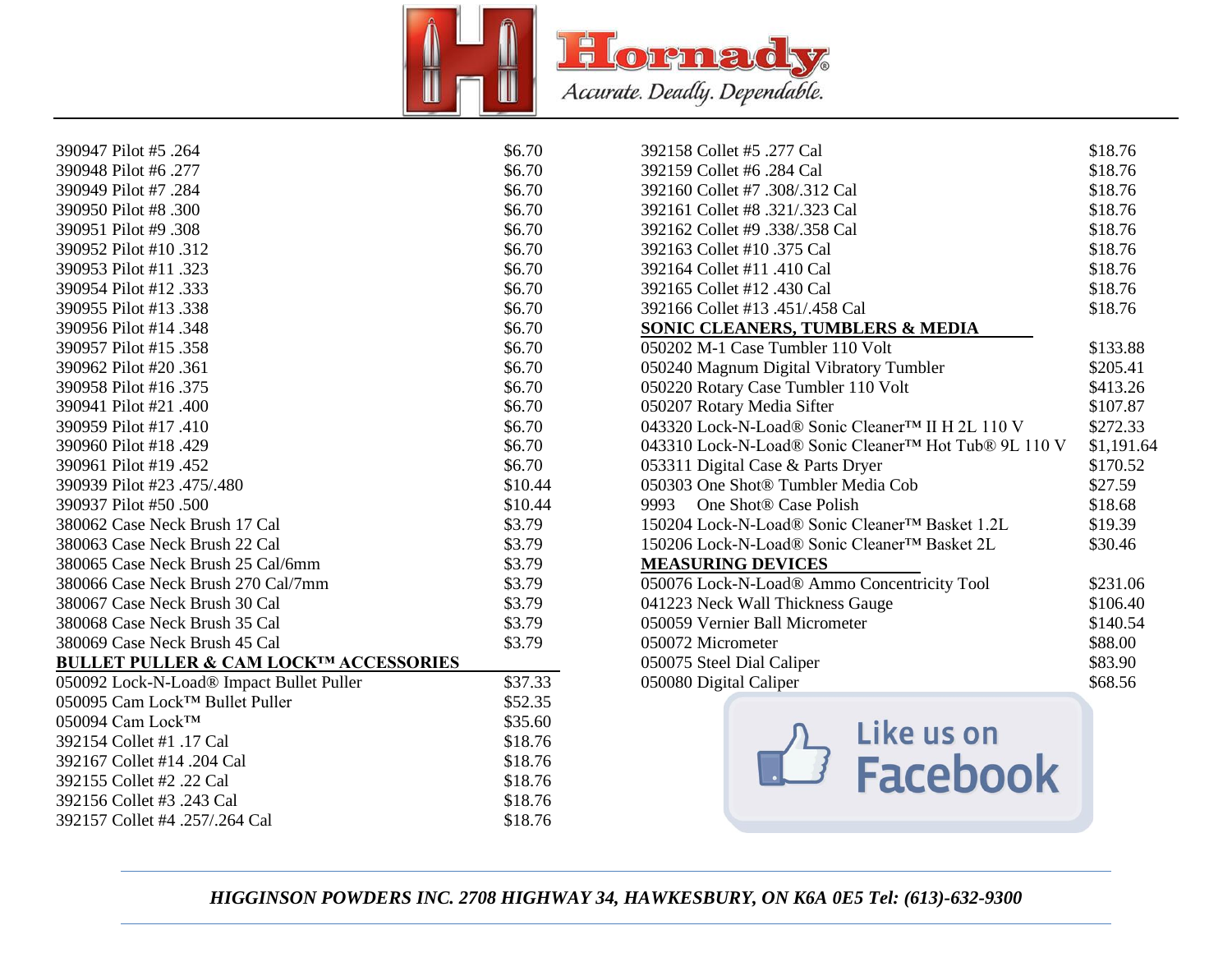

## **LOCK-N-LOAD® OAL GAUGES**

|              | C1000 Lock-N-Load® OAL Gauge Straight               | \$58.84 |
|--------------|-----------------------------------------------------|---------|
|              | C1550 Lock-N-Load® OAL Gauge Curved                 | \$68.08 |
|              | A17H Lock-N-Load® 17 Hornet Adapter & Mod Case      | \$44.52 |
|              | D1202 Lock-N-Load® 22 Hornet Adapter & Mod Case     | \$40.10 |
|              | <b>LOCK-N-LOAD® BULLET COMPARATOR</b>               |         |
| <b>B234</b>  | Lock-N-Load® Comparator Body with Set of 7 Inserts  | \$50.94 |
| <b>B14</b>   | Lock-N-Load® Comparator Body with Set of 14 Inserts | \$87.86 |
| <b>B2000</b> | Lock-N-Load® Comparator Body                        | \$23.72 |
| 117          | Lock-N-Load <sup>®</sup> 17 Insert (.17 Cal)        | \$5.96  |
| 1420         | Lock-N-Load® 20 Insert (.204 Cal)                   | \$5.96  |
| 222          | Lock-N-Load® 22 Insert (.224 Cal/5.56mm)            | \$5.96  |
| 324          | Lock-N-Load® 24 Insert (.243 Cal/6mm)               | \$5.96  |
| 425          | Lock-N-Load® 25 Insert (.257 Cal)                   | \$5.96  |
| 526          | Lock-N-Load® 26 Insert (.264 Cal/6.5mm)             | \$5.96  |
| 627          | Lock-N-Load® 27 Insert (.277 Cal)                   | \$5.96  |
| 728          | Lock-N-Load® 28 Insert (.284 Cal/7mm)               | \$5.96  |
| 830          | Lock-N-Load® 30 Insert (.308 Cal/7.62mm/8mm)        | \$5.96  |
| 933          | Lock-N-Load® 33 Insert (.338 Cal)                   | \$5.96  |
| 1035         | Lock-N-Load® 35 Insert (.358 Cal)                   | \$5.96  |
| 1137         | Lock-N-Load® 37 Insert (.375 Cal)                   | \$5.96  |
| 1341         | Lock-N-Load <sup>®</sup> 41 Insert (.416 Cal)       | \$5.96  |
| 1245         | Lock-N-Load <sup>®</sup> 45 Insert (.458 Cal)       | \$5.96  |
|              | <b>LOCK-N-LOAD® HEADSPACE GAUGE &amp; BUSHINGS</b>  |         |
| AB1          | Lock-N-Load <sup>®</sup> Anvil Base Kit             | \$22.90 |
| <b>HK55</b>  | Lock-N-Load® Headspace Kit without Body             | \$46.04 |
| <b>HK66</b>  | Lock-N-Load® Headspace Kit with Body                | \$67.99 |
| G240         | Lock-N-Load® Headspace Bushing .240                 | \$11.78 |
| A330         | Lock-N-Load® Headspace Bushing .330                 | \$11.78 |
| <b>B350</b>  | Lock-N-Load® Headspace Bushing .350                 | \$11.78 |
| C375         | Lock-N-Load® Headspace Bushing .375                 | \$11.78 |
| D400         | Lock-N-Load® Headspace Bushing .400                 | \$11.78 |
| E420         | Lock-N-Load® Headspace Bushing .420                 | \$11.78 |
| F188         | Lock-N-Load® Headspace Bushing Blank                | \$11.78 |
|              |                                                     |         |

### **LOCK-N-LOAD® RIMFIRE GAUGE**

| Lock-N-Load® 17-22 Cal Rim Thickness Gauge<br>RF17 | \$52.41 |
|----------------------------------------------------|---------|
| <b>LOCK-N-LOAD® MODIFIED "A" CASES</b>             |         |
| Lock-N-Load® 17 Rem Modified Case<br>A17           | \$8.85  |
| Lock-N-Load® 218 Bee Modified Case<br>A218         | \$8.85  |
| A221 Lock-N-Load® 221 Rem Fireball Modified Case   | \$8.85  |
| A222 Lock-N-Load® 222 Rem Modified Case            | \$8.85  |
| Lock-N-Load® 223 Rem Modified Case<br>A223         | \$8.85  |
| A222M Lock-N-Load® 222 Rem Mag Modified Case       | \$8.85  |
| A224<br>Lock-N-Load® 224 Valkyrie Modified Case    | \$8.85  |
| A22250Lock-N-Load® 22-250 Rem Modified Case        | \$8.85  |
| A220 Lock-N-Load® 220 Swift Modified Case          | \$8.85  |
| A6MMBLock-N-Load® 6mm BR Rem Modified Case         | \$8.85  |
| A6MMALock-N-Load® 6mm ARC Modified Case            | \$8.85  |
| A243 Lock-N-Load® 243 Win Modified Case            | \$8.85  |
| A6MM Lock-N-Load® 6mm Rem Modified Case            | \$8.85  |
| A6MMCLock-N-Load® 6mm Creedmoor Modified Case      | \$8.85  |
| Lock-N-Load® 250 Savage Modified Case<br>A250      | \$8.85  |
| Lock-N-Load® 257 Roberts Modified Case<br>A257     | \$8.85  |
| A2506 Lock-N-Load® 25-06 Rem Modified Case         | \$8.85  |
| A65G Lock-N-Load® 6.5 Grendel Modified Case        | \$8.85  |
| A260 Lock-N-Load® 260 Rem Modified Case            | \$8.85  |
| A65C Lock-N-Load® 6.5 Creedmoor Modified Case      | \$8.85  |
| A264 Lock-N-Load® 264 Win Mag Modified Case        | \$8.85  |
| A68SPCLock-N-Load® 6.8mm Rem SPC Modified Case     | \$8.85  |
| A270 Lock-N-Load® 270 Win Modified Case            | \$8.85  |
| A7X57 Lock-N-Load® 7X57 Modified Case              | \$8.85  |
| A7MM08Lock-N-Load® 7mm-08 Rem Modified Case        | \$8.85  |
| A280 Lock-N-Load® 280 Rem Modified Case            | \$8.85  |
| A280AILock-N-Load® 280 Ackley Imp Modified Case    | \$8.85  |
| A7MMRLock-N-Load® 7mm Rem Mag Modified Case        | \$8.85  |
| A300A Lock-N-Load® 300 Blackout Modified Case      | \$8.85  |
| A3030 Lock-N-Load® 30-30 Win Modified Case         | \$8.85  |
| A308MELock-N-Load® 308 Marlin Exp Modified Case    | \$8.85  |
| A308 Lock-N-Load® 308 Win Modified Case            | \$8.85  |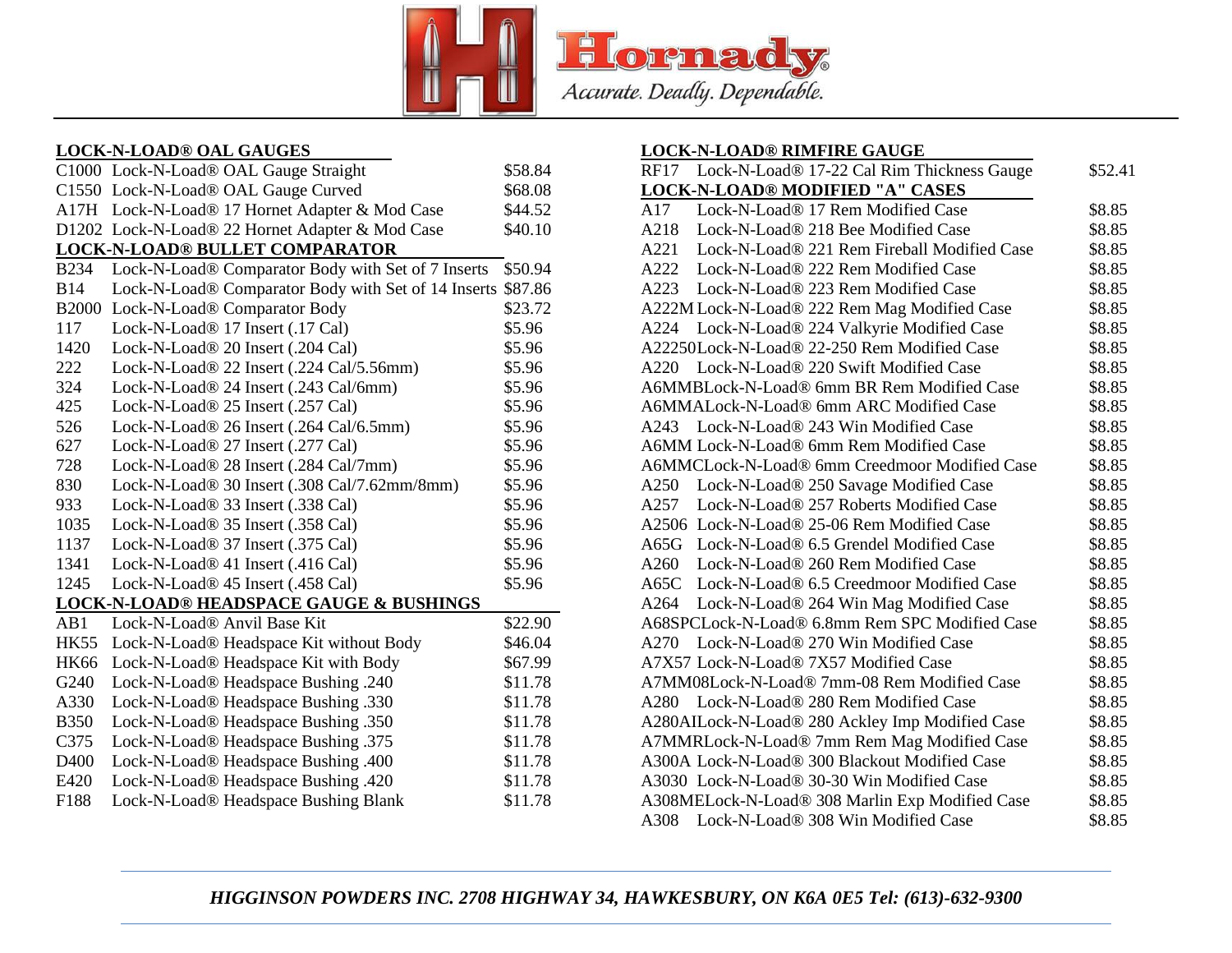

# **LOCK-N-LOAD® MODIFIED "A" CASES (Continued)**

|             | A3006 Lock-N-Load® 30-06 Sprg Modified Case     | \$8.85  |
|-------------|-------------------------------------------------|---------|
|             | A300H Lock-N-Load® 300 H&H Mag Modified Case    | \$8.85  |
|             | A300R Lock-N-Load® 300 RCM Modified Case        | \$8.85  |
|             | A300M Lock-N-Load® 300 Win Mag Modified Case    | \$8.85  |
|             | A300W Lock-N-Load® 300 Wby Mag Modified Case    | \$8.85  |
|             | A350L Lock-N-Load® 350 Legend Modified Case     | \$8.85  |
| A762        | Lock-N-Load® 7.62X39 (.308-.311) Modified Case  | \$8.85  |
|             | A303 Lock-N-Load® 303 British Modified Case     | \$8.85  |
|             | A32 Lock-N-Load® 32 Win SPL Modified Case       | \$8.85  |
|             | A8X57 Lock-N-Load® 8X57 (JS) Modified Case      | \$8.85  |
|             | A8MM Lock-N-Load® 8mm Rem Mag Modified Case     | \$10.59 |
|             | A338R Lock-N-Load® 338 RCM Modified Case        | \$8.85  |
|             | A338 Lock-N-Load® 338 Win Mag Modified Case     | \$8.85  |
|             | A340 Lock-N-Load® 340 Wby Mag Modified Case     | \$10.59 |
|             | A35R Lock-N-Load® 35 Rem Modified Case          | \$8.85  |
|             | A350 Lock-N-Load® 350 Rem Mag Modified Case     | \$10.59 |
|             | A35 Lock-N-Load® 35 Whelen Modified Case        | \$8.85  |
|             | A9362 Lock-N-Load® 9.3X62 Modified Case         | \$8.85  |
| A375        | Lock-N-Load® 375 H&H Mag Modified Case          | \$8.85  |
|             | A450B Lock-N-Load® 450 Bushmaster Modified Case | \$8.85  |
|             | A4570 Lock-N-Load® 45-70 Govt Modified Case     | \$8.85  |
|             | <b>LOCK-N-LOAD® MODIFIED "B" CASES</b>          |         |
| <b>B204</b> | Lock-N-Load® 204 Ruger Modified Case            | \$10.59 |
|             | B22C Lock-N-Load® 22 Creedmoor Modified Case    | \$10.59 |
|             | B223 Lock-N-Load® 223 WSSM Modified Case        | \$10.59 |
|             | B6PPC Lock-N-Load® 6mm PPC Sako Modified Case   | \$10.59 |
|             | B240 Lock-N-Load® 240 Wby Mag Modified Case     | \$10.59 |
| <b>B243</b> | Lock-N-Load® 243 WSSM Modified Case             | \$10.59 |
| <b>B25</b>  | Lock-N-Load® 25 WSSM Modified Case              | \$10.59 |
| <b>B257</b> | Lock-N-Load® 257 Wby Mag Modified Case          | \$10.59 |
|             | B65X55Lock-N-Load® 6.5X55 Modified Case         | \$10.59 |
| <b>B65</b>  | Lock-N-Load® 6.5-284 Modified Case              | \$10.59 |
|             | B65P Lock-N-Load® 6.5 PRC Modified Case         | \$10.59 |
|             | B26N Lock-N-Load® 26 Nosler Modified Case       | \$11.61 |
|             |                                                 |         |

| B764 Lock-N-Load® 7X64 Modified Case                        | \$10.59 |
|-------------------------------------------------------------|---------|
| B7MMRLock-N-Load® 7mm RSAU Mag Modified Case                | \$10.59 |
| B7WS Lock-N-Load® 7mm WSM Modified Case                     | \$10.59 |
| B7MMWLock-N-Load® 7mm Wby Mag Modified Case                 | \$10.59 |
| B28N Lock-N-Load® 28 Nosler Modified Case                   | \$11.61 |
| B7MM Lock-N-Load® 7mm Rem Ultra Mag Modified Case           | \$11.61 |
| B300S Lock-N-Load® 300 Savage Modified Case                 | \$10.59 |
| B300R Lock-N-Load® 300 Rem SA Ultra Mag Modified Case       | \$10.59 |
| B300W Lock-N-Load® 300 WSM Modified Case                    | \$10.59 |
| Lock-N-Load® 30 Nosler Modified Case<br>B <sub>30</sub> N   | \$11.61 |
| B300P Lock-N-Load® 300 PRC Modified Case                    | \$10.59 |
| <b>B300</b><br>Lock-N-Load® 300 Rem Ultra Mag Modified Case | \$10.59 |
| B33N Lock-N-Load® 33 Nosler Modified Case                   | \$11.61 |
| Lock-N-Load® 338 Rem Ultra Mag Modified Case<br>B338        | \$10.59 |
| Lock-N-Load® 358 Win Modified Case<br>B358                  | \$10.59 |
| <b>LOCK-N-LOAD® MODIFIED "C" CASES</b>                      |         |
| C30378Lock-N-Load® 30-378 Wby Mag Modified Case             | \$11.61 |
| C338L Lock-N-Load® 338 Lapua Mag Modified Case              | \$20.13 |
| C9374 Lock-N-Load® 9.3X74R Modified Case                    | \$11.61 |
| C375R Lock-N-Load® 375 Ruger Modified Case                  | \$11.61 |
| Lock-N-Load® 405 Win Modified Case<br>C405                  | \$11.61 |
| C416R Lock-N-Load® 416 Rigby Modified Case                  | \$11.61 |
| C458W Lock-N-Load® 458 Win Mag Modified Case                | \$11.61 |
| C458L Lock-N-Load® 458 Lott Modified Case                   | \$11.61 |
| Lock-N-Load® 50 BMG Modified Case<br>C50BMG                 | \$20.13 |
|                                                             |         |

# **~All prices are subject to change~ BUSINESS HOURS**

**Monday to Friday** 9:00am to 12:00pm & 1:00pm to 4:30pm **Saturday**

9:00am to 12:00pm **(EASTERN STANDARD TIME)**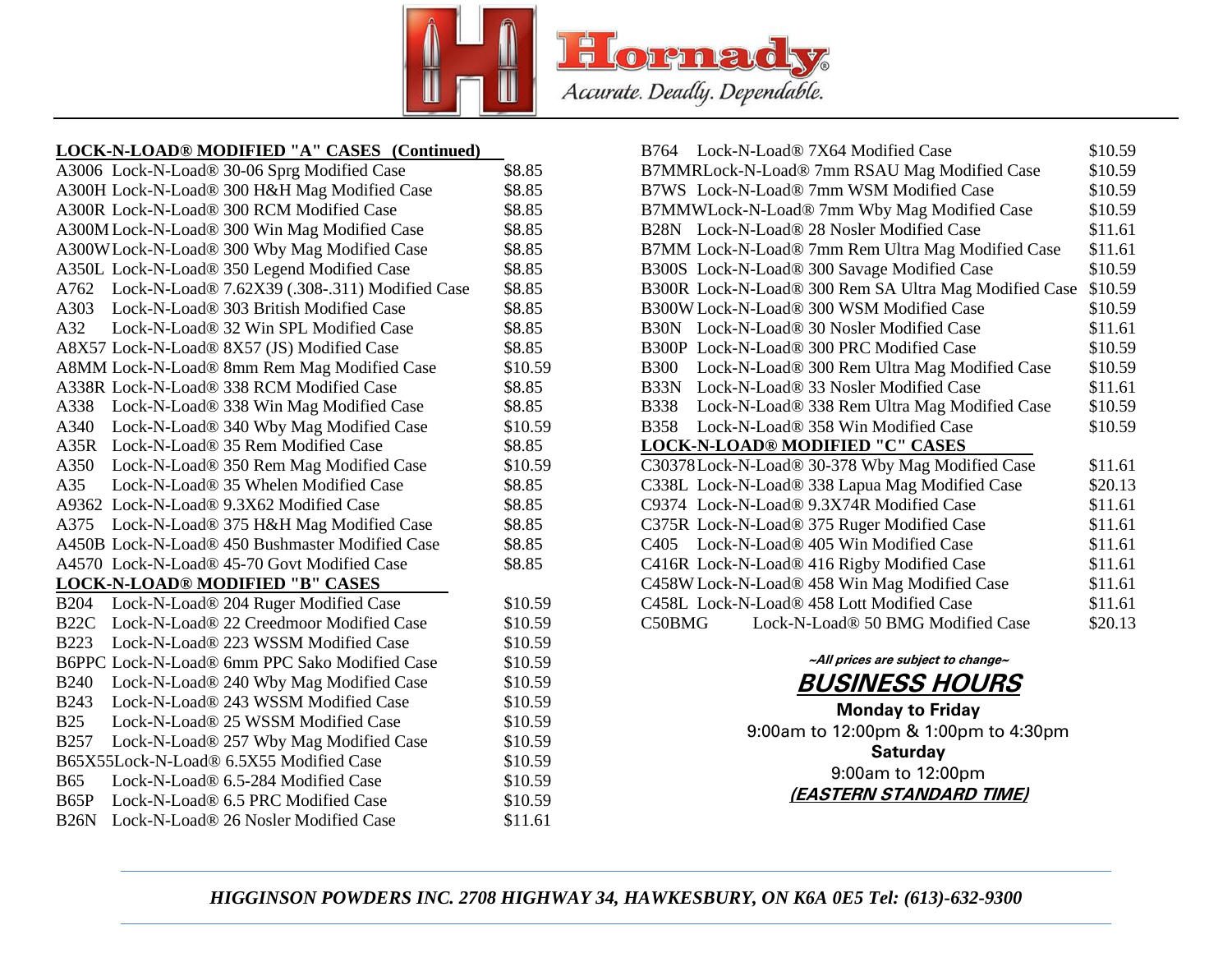

# **CARTRIDGE GAUGES**

| 380700 Cartridge Gauge 380 Auto (.355)      | \$32.99 |
|---------------------------------------------|---------|
| 380701 Cartridge Gauge 9mm Luger (.355)     | \$32.99 |
| 380702 Cartridge Gauge 38 SPL (.357)        | \$32.99 |
| 380703 Cartridge Gauge 357 Magnum (.357)    | \$32.99 |
| 380704 Cartridge Gauge 40 S&W (.400)        | \$32.99 |
| 380705 Cartridge Gauge 44 Rem Mag (.430)    | \$32.99 |
| 380706 Cartridge Gauge 45 Auto (.451)       | \$32.99 |
| 380707 Cartridge Gauge 223 Rem (.224)       | \$32.99 |
| 380708 Cartridge Gauge 22-250 Rem (.224)    | \$32.99 |
| 380719 Cartridge Gauge 6mm ARC (.243)       | \$32.99 |
| 380709 Cartridge Gauge 243 Win (.243)       | \$32.99 |
| 380720 Cartridge Gauge 6mm Creedmoor (.243) | \$32.99 |
| 380710 Cartridge Gauge 6.5 Creedmoor (.264) | \$32.99 |
| 380721 Cartridge Gauge 6.5 PRC (.264)       | \$32.99 |
| 380711 Cartridge Gauge 270 Win (.277)       | \$32.99 |
| 380712 Cartridge Gauge 7mm-08 Rem (.284)    | \$32.99 |
| 380713 Cartridge Gauge 7mm Rem Mag (.284)   | \$32.99 |
| 380714 Cartridge Gauge 300 Blackout (.308)  | \$32.99 |
| 380715 Cartridge Gauge 30-30 Win (.308)     | \$32.99 |
| 380716 Cartridge Gauge 308 Win (.308)       | \$32.99 |
| 380717 Cartridge Gauge 30-06 Sprg (.308)    | \$32.99 |
| 380718 Cartridge Gauge 300 Win Mag (.308)   | \$32.99 |
| 380722 Cartridge Gauge 300 PRC (.308)       | \$32.99 |
| <b>LUBES, CLEANERS &amp; POLISHES</b>       |         |
| 050009 Case Sizing Lube                     | \$8.32  |
| 393299 Unique™ Case Lube                    | \$6.61  |
| 9989 One Shot® Case Sizing Wax              | \$16.34 |
| 020043 Case Lube Pad & Loading Tray         | \$31.03 |

### **WE ACCEPT: VISA, MASTERCARD & AMERICAN EXPRESS CREDIT CARDS**



### **DIE ACCESSORIES**

| 044090 Microjust™ Seating Micrometer                              | \$51.75 |
|-------------------------------------------------------------------|---------|
| 044000 Sure-Loc™ Lock Ring                                        | \$6.27  |
| 044606 Sure-Loc <sup>TM</sup> Lock Ring (6 Pk)                    | \$33.44 |
| 396490 Die Wrench                                                 | \$13.37 |
| 396495 Die Wrench Deluxe                                          | \$37.44 |
| 043200 Die Maintenance Kit                                        | \$21.46 |
| 043400 Zip Spindle™ Kit                                           | \$18.23 |
| 043401 Zip Spindle™ Kit (17-20 Cal)                               | \$19.01 |
| 043402 Zip Spindle™ Kit Straight Wall & Pistol                    | \$18.23 |
| 544600 Die Box - Large                                            | \$13.54 |
| 050085 Decapping Die                                              | \$49.15 |
| 060008 Decap Pin Large (6 Pk)                                     | \$15.79 |
| 060009 Decap Pin Small (6 Pk)                                     | \$15.79 |
| 397100 A-TIP®/ELD® Match Seating Stem 22 Cal 75/80/88/90 \$22.04  |         |
| 397139 A-TIP® Match Seating Stem 6mm .243 110 Gr                  | \$22.04 |
| 397138 A-TIP® Match Seating Stem 6.5mm .264 135/153 Gr            | \$22.04 |
| 397141 A-TIP® Seating Stem 7mm .284 166 Gr                        | \$22.04 |
| 397142 A-TIP® Seating Stem 7mm .284 190 Gr                        | \$22.04 |
| 397143 A-TIP® Seating Stem 30 Cal .308 176 Gr                     | \$22.04 |
| 397140 A-TIP® Match Seating Stem 30 Cal .308 230/250 Gr           | \$22.04 |
| 397144 A-TIP® Seating Stem 338 Cal .338 300 Gr                    | \$22.04 |
| 397130 ELD® Seating Stem 6.5mm 143 Gr ELD-X/147 ELD-M\$22.04      |         |
| 397110 ELD® Seating Stem 338 Cal 270 Gr ELD-X/285 ELDM\$22.04     |         |
| 397136 ELD-X® Seating Stem 25 Cal .257 110 Gr                     | \$22.04 |
| 397135 ELD-X® Seating Stem 270 Cal .277 145 Gr                    | \$22.04 |
| 397131 ELD-X <sup>®</sup> Seating Stem 7mm .284 150/162 Gr        | \$22.04 |
| 397132 ELD-X® Seating Stem 7mm .284 175 Gr                        | \$22.04 |
| 397133 ELD-X <sup>®</sup> Seating Stem 30 Cal .308 178/200/220 Gr | \$22.04 |
| 397134 ELD-X® Seating Stem 30 Cal .308 212 Gr                     | \$22.04 |
| 397137 ELD-X® Seating Stem 338 Cal .338 230 Gr                    | \$22.04 |
| 397103 ELD® Seating Stem 6mm 103 Gr ELD-X/108 ELD-M               | \$22.04 |
| 397106 ELD® Match Seating Stem 6.5mm .264 130/140 Gr              | \$22.04 |
| 397107 ELD® Match Seating Stem 7mm .284 162 Gr                    | \$22.04 |
| 397112 ELD® Match Seating Stem 7mm .284 180 Gr                    | \$22.04 |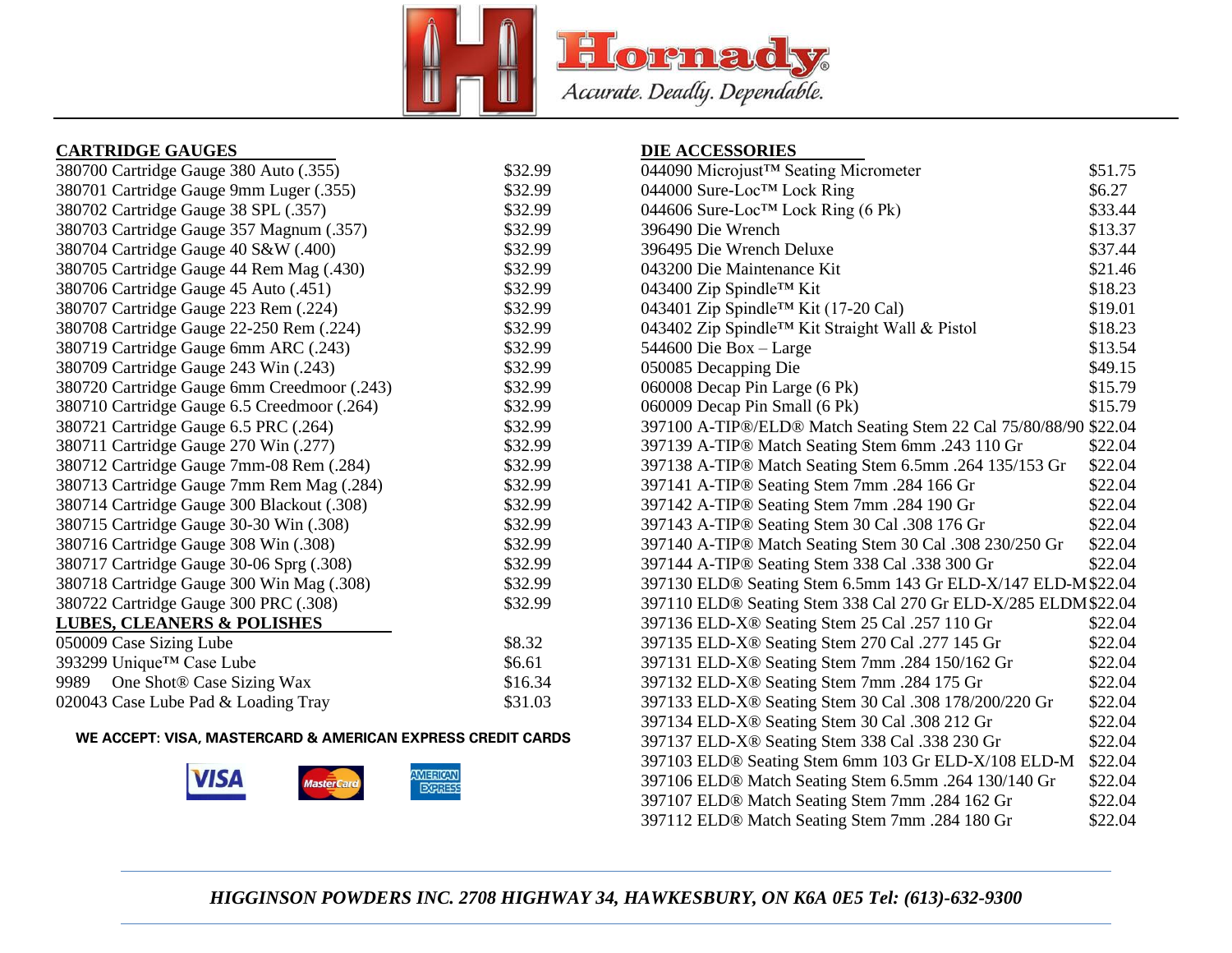

### **DIE ACCESSORIES (Continued)**

| 397108 ELD® Match Seating Stem 30 Cal .308 155/168/178              | \$22.04  |
|---------------------------------------------------------------------|----------|
| 397109 ELD® Match Seating Stem 30 Cal .308 208 Gr                   | \$22.04  |
| 397111 ELD® Match Seating Stem 30 Cal .308 225 Gr                   | \$22.04  |
| 397115 FTX® Seating Stem 30 Cal 140 MF/160 Gr FTX                   | \$7.66   |
| 397116 FTX® Seating Stem 35 Cal .358 200 Gr                         | \$7.66   |
| 397117 FTX® Seating Stem 44 Cal .430 265 Gr (444 Marlin)            | \$7.66   |
| 397118 FTX® Seating Stem 45 Cal .452 200 Gr (460 S&W)               | \$7.66   |
| 397119 FTX® Seating Stem 45 Cal .452 250 Gr (450 Bush)              | \$7.66   |
| 397120 FTX® Seating Stem 45 Cal .458 250 Gr MF/325 FTX              | \$7.66   |
| 397121 FTX® Seating Stem 50 Cal .500 300 Gr (500 S&W)               | \$7.66   |
| <b>MATCHTM GRADE DIE SETS</b>                                       |          |
| 544207 Match <sup>™</sup> Grade Dieset 223 Rem (.224)               | \$158.56 |
| 544610 Match™ Grade Dieset 6Mmx47 Lapua (.243)                      | \$158.56 |
| 544241 Match <sup>™</sup> Grade Dieset 6mm PPC (.243)               | \$158.56 |
| 544249 Match <sup>™</sup> Grade Dieset 6mm BR Rem (.243)            | \$158.56 |
| 544257 Match <sup>™</sup> Grade Dieset 6mm ARC (.243)               | \$158.56 |
| 544247 Match <sup>™</sup> Grade Dieset 6mm Creedmoor (.243)         | \$158.56 |
| 544650 Match <sup>™</sup> Grade Dieset 6.5X47 Lapua (.264)          | \$158.56 |
| 544281 Match™ Grade Dieset 6.5X55 (.264)                            | \$158.56 |
| 544277 Match™ Grade Dieset 260 Rem (.264)                           | \$158.56 |
| 544655 Match <sup>™</sup> Grade Dieset 6.5 Creedmoor (.264)         | \$158.56 |
| 544295 Match <sup>™</sup> Grade Dieset 6.5-284 Norma (.264)         | \$158.56 |
| 544283 Match <sup>™</sup> Grade Dieset 6.5 PRC (.264)               | \$158.56 |
| 544303 Match™ Grade Dieset 284 Win (.284)                           | \$158.56 |
| 544323 Match <sup>™</sup> Grade Dieset 280 Ackley Imp (.284)        | \$158.56 |
| 544311 Match <sup>TM</sup> Grade Dieset 7mm Rem SA Ultra Mag (.284) | \$158.56 |
| 544325 Match <sup>™</sup> Grade Dieset 7mm Rem Mag (.284)           | \$158.56 |
| 544329 Match <sup>™</sup> Grade Dieset 7mm WSM (.284)               | \$158.56 |
| 544355 Match™ Grade Dieset 308 Win (.308)                           | \$158.56 |
| 544339 Match <sup>™</sup> Grade Dieset 30-06 Sprg (.308)            | \$158.56 |
| 544353 Match <sup>™</sup> Grade Dieset 300 WSM (.308)               | \$158.56 |
| 544351 Match <sup>™</sup> Grade Dieset 300 Win Mag (.308)           | \$158.56 |
| 544349 Match™ Grade Dieset 300 PRC (.308)                           | \$158.56 |
| 544371 Match™ Grade Dieset 300 Norma Mag (.308)                     | \$158.56 |
|                                                                     |          |

| 544367 Match <sup>™</sup> Grade Dieset 300 Rem Ultra Mag (.308)<br>544397 Match <sup>™</sup> Grade Dieset 338 Norma Mag (.338)<br>544399 Match™ Grade Dieset 338 Lapua Mag (.338)<br><b>MATCHTM GRADE BUSHINGS</b><br>594242 Match™ Grade Bushing .242<br>594243 Match <sup>™</sup> Grade Bushing .243<br>594244 Match <sup>™</sup> Grade Bushing .244<br>594245 Match <sup>™</sup> Grade Bushing .245<br>594246 Match <sup>™</sup> Grade Bushing .246<br>594247 Match™ Grade Bushing .247<br>594248 Match <sup>™</sup> Grade Bushing .248<br>594249 Match™ Grade Bushing .249<br>594250 Match™ Grade Bushing .250<br>594251 Match <sup>™</sup> Grade Bushing .251<br>594256 Match™ Grade Bushing .256<br>594257 Match™ Grade Bushing .257<br>594258 Match <sup>™</sup> Grade Bushing .258<br>594259 Match™ Grade Bushing .259<br>594260 Match™ Grade Bushing .260<br>594261 Match™ Grade Bushing .261<br>594262 Match <sup>™</sup> Grade Bushing .262<br>594263 Match <sup>™</sup> Grade Bushing .263<br>594264 Match™ Grade Bushing .264<br>594265 Match <sup>™</sup> Grade Bushing .265<br>594266 Match™ Grade Bushing .266<br>594267 Match <sup>™</sup> Grade Bushing .267<br>594268 Match <sup>™</sup> Grade Bushing .268<br>594269 Match™ Grade Bushing .269<br>594270 Match™ Grade Bushing .270<br>594284 Match™ Grade Bushing .284<br>594285 Match™ Grade Bushing .285<br>594286 Match™ Grade Bushing .286<br>594287 Match™ Grade Bushing .287<br>594288 Match <sup>™</sup> Grade Bushing .288 |                                  |          |
|--------------------------------------------------------------------------------------------------------------------------------------------------------------------------------------------------------------------------------------------------------------------------------------------------------------------------------------------------------------------------------------------------------------------------------------------------------------------------------------------------------------------------------------------------------------------------------------------------------------------------------------------------------------------------------------------------------------------------------------------------------------------------------------------------------------------------------------------------------------------------------------------------------------------------------------------------------------------------------------------------------------------------------------------------------------------------------------------------------------------------------------------------------------------------------------------------------------------------------------------------------------------------------------------------------------------------------------------------------------------------------------------------------------------------------------------------------------------------------------------------------|----------------------------------|----------|
|                                                                                                                                                                                                                                                                                                                                                                                                                                                                                                                                                                                                                                                                                                                                                                                                                                                                                                                                                                                                                                                                                                                                                                                                                                                                                                                                                                                                                                                                                                        |                                  | \$158.56 |
|                                                                                                                                                                                                                                                                                                                                                                                                                                                                                                                                                                                                                                                                                                                                                                                                                                                                                                                                                                                                                                                                                                                                                                                                                                                                                                                                                                                                                                                                                                        |                                  | \$158.56 |
|                                                                                                                                                                                                                                                                                                                                                                                                                                                                                                                                                                                                                                                                                                                                                                                                                                                                                                                                                                                                                                                                                                                                                                                                                                                                                                                                                                                                                                                                                                        |                                  | \$158.56 |
|                                                                                                                                                                                                                                                                                                                                                                                                                                                                                                                                                                                                                                                                                                                                                                                                                                                                                                                                                                                                                                                                                                                                                                                                                                                                                                                                                                                                                                                                                                        |                                  |          |
|                                                                                                                                                                                                                                                                                                                                                                                                                                                                                                                                                                                                                                                                                                                                                                                                                                                                                                                                                                                                                                                                                                                                                                                                                                                                                                                                                                                                                                                                                                        |                                  | \$33.81  |
|                                                                                                                                                                                                                                                                                                                                                                                                                                                                                                                                                                                                                                                                                                                                                                                                                                                                                                                                                                                                                                                                                                                                                                                                                                                                                                                                                                                                                                                                                                        |                                  | \$33.81  |
|                                                                                                                                                                                                                                                                                                                                                                                                                                                                                                                                                                                                                                                                                                                                                                                                                                                                                                                                                                                                                                                                                                                                                                                                                                                                                                                                                                                                                                                                                                        |                                  | \$33.81  |
|                                                                                                                                                                                                                                                                                                                                                                                                                                                                                                                                                                                                                                                                                                                                                                                                                                                                                                                                                                                                                                                                                                                                                                                                                                                                                                                                                                                                                                                                                                        |                                  | \$33.81  |
|                                                                                                                                                                                                                                                                                                                                                                                                                                                                                                                                                                                                                                                                                                                                                                                                                                                                                                                                                                                                                                                                                                                                                                                                                                                                                                                                                                                                                                                                                                        |                                  | \$33.81  |
|                                                                                                                                                                                                                                                                                                                                                                                                                                                                                                                                                                                                                                                                                                                                                                                                                                                                                                                                                                                                                                                                                                                                                                                                                                                                                                                                                                                                                                                                                                        |                                  | \$33.81  |
|                                                                                                                                                                                                                                                                                                                                                                                                                                                                                                                                                                                                                                                                                                                                                                                                                                                                                                                                                                                                                                                                                                                                                                                                                                                                                                                                                                                                                                                                                                        |                                  | \$33.81  |
|                                                                                                                                                                                                                                                                                                                                                                                                                                                                                                                                                                                                                                                                                                                                                                                                                                                                                                                                                                                                                                                                                                                                                                                                                                                                                                                                                                                                                                                                                                        |                                  | \$33.81  |
|                                                                                                                                                                                                                                                                                                                                                                                                                                                                                                                                                                                                                                                                                                                                                                                                                                                                                                                                                                                                                                                                                                                                                                                                                                                                                                                                                                                                                                                                                                        |                                  | \$33.81  |
|                                                                                                                                                                                                                                                                                                                                                                                                                                                                                                                                                                                                                                                                                                                                                                                                                                                                                                                                                                                                                                                                                                                                                                                                                                                                                                                                                                                                                                                                                                        |                                  | \$33.81  |
|                                                                                                                                                                                                                                                                                                                                                                                                                                                                                                                                                                                                                                                                                                                                                                                                                                                                                                                                                                                                                                                                                                                                                                                                                                                                                                                                                                                                                                                                                                        |                                  | \$33.81  |
|                                                                                                                                                                                                                                                                                                                                                                                                                                                                                                                                                                                                                                                                                                                                                                                                                                                                                                                                                                                                                                                                                                                                                                                                                                                                                                                                                                                                                                                                                                        |                                  | \$33.81  |
|                                                                                                                                                                                                                                                                                                                                                                                                                                                                                                                                                                                                                                                                                                                                                                                                                                                                                                                                                                                                                                                                                                                                                                                                                                                                                                                                                                                                                                                                                                        |                                  | \$33.81  |
|                                                                                                                                                                                                                                                                                                                                                                                                                                                                                                                                                                                                                                                                                                                                                                                                                                                                                                                                                                                                                                                                                                                                                                                                                                                                                                                                                                                                                                                                                                        |                                  | \$33.81  |
|                                                                                                                                                                                                                                                                                                                                                                                                                                                                                                                                                                                                                                                                                                                                                                                                                                                                                                                                                                                                                                                                                                                                                                                                                                                                                                                                                                                                                                                                                                        |                                  | \$33.81  |
|                                                                                                                                                                                                                                                                                                                                                                                                                                                                                                                                                                                                                                                                                                                                                                                                                                                                                                                                                                                                                                                                                                                                                                                                                                                                                                                                                                                                                                                                                                        |                                  | \$33.81  |
|                                                                                                                                                                                                                                                                                                                                                                                                                                                                                                                                                                                                                                                                                                                                                                                                                                                                                                                                                                                                                                                                                                                                                                                                                                                                                                                                                                                                                                                                                                        |                                  | \$33.81  |
|                                                                                                                                                                                                                                                                                                                                                                                                                                                                                                                                                                                                                                                                                                                                                                                                                                                                                                                                                                                                                                                                                                                                                                                                                                                                                                                                                                                                                                                                                                        |                                  | \$33.81  |
|                                                                                                                                                                                                                                                                                                                                                                                                                                                                                                                                                                                                                                                                                                                                                                                                                                                                                                                                                                                                                                                                                                                                                                                                                                                                                                                                                                                                                                                                                                        |                                  | \$33.81  |
|                                                                                                                                                                                                                                                                                                                                                                                                                                                                                                                                                                                                                                                                                                                                                                                                                                                                                                                                                                                                                                                                                                                                                                                                                                                                                                                                                                                                                                                                                                        |                                  | \$33.81  |
|                                                                                                                                                                                                                                                                                                                                                                                                                                                                                                                                                                                                                                                                                                                                                                                                                                                                                                                                                                                                                                                                                                                                                                                                                                                                                                                                                                                                                                                                                                        |                                  | \$33.81  |
|                                                                                                                                                                                                                                                                                                                                                                                                                                                                                                                                                                                                                                                                                                                                                                                                                                                                                                                                                                                                                                                                                                                                                                                                                                                                                                                                                                                                                                                                                                        |                                  | \$33.81  |
|                                                                                                                                                                                                                                                                                                                                                                                                                                                                                                                                                                                                                                                                                                                                                                                                                                                                                                                                                                                                                                                                                                                                                                                                                                                                                                                                                                                                                                                                                                        |                                  | \$33.81  |
|                                                                                                                                                                                                                                                                                                                                                                                                                                                                                                                                                                                                                                                                                                                                                                                                                                                                                                                                                                                                                                                                                                                                                                                                                                                                                                                                                                                                                                                                                                        |                                  | \$33.81  |
|                                                                                                                                                                                                                                                                                                                                                                                                                                                                                                                                                                                                                                                                                                                                                                                                                                                                                                                                                                                                                                                                                                                                                                                                                                                                                                                                                                                                                                                                                                        |                                  | \$33.81  |
|                                                                                                                                                                                                                                                                                                                                                                                                                                                                                                                                                                                                                                                                                                                                                                                                                                                                                                                                                                                                                                                                                                                                                                                                                                                                                                                                                                                                                                                                                                        |                                  | \$33.81  |
|                                                                                                                                                                                                                                                                                                                                                                                                                                                                                                                                                                                                                                                                                                                                                                                                                                                                                                                                                                                                                                                                                                                                                                                                                                                                                                                                                                                                                                                                                                        |                                  | \$33.81  |
|                                                                                                                                                                                                                                                                                                                                                                                                                                                                                                                                                                                                                                                                                                                                                                                                                                                                                                                                                                                                                                                                                                                                                                                                                                                                                                                                                                                                                                                                                                        |                                  | \$33.81  |
|                                                                                                                                                                                                                                                                                                                                                                                                                                                                                                                                                                                                                                                                                                                                                                                                                                                                                                                                                                                                                                                                                                                                                                                                                                                                                                                                                                                                                                                                                                        |                                  | \$33.81  |
|                                                                                                                                                                                                                                                                                                                                                                                                                                                                                                                                                                                                                                                                                                                                                                                                                                                                                                                                                                                                                                                                                                                                                                                                                                                                                                                                                                                                                                                                                                        |                                  | \$33.81  |
|                                                                                                                                                                                                                                                                                                                                                                                                                                                                                                                                                                                                                                                                                                                                                                                                                                                                                                                                                                                                                                                                                                                                                                                                                                                                                                                                                                                                                                                                                                        | 594289 Match™ Grade Bushing .289 | \$33.81  |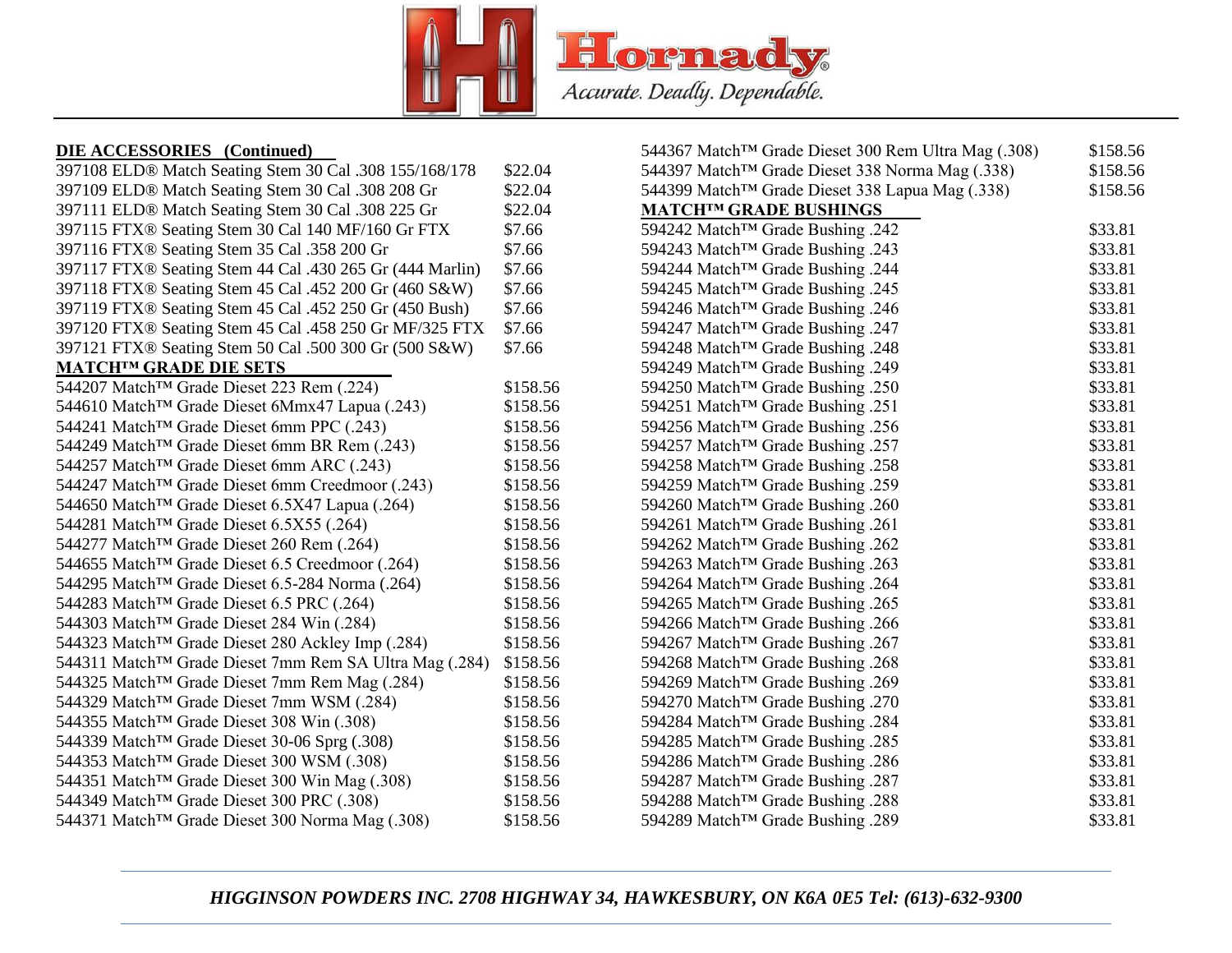

### **MATCH™ GRADE BUSHINGS (Continued)**

| 594290 Match <sup>™</sup> Grade Bushing .290 | \$33.81 |
|----------------------------------------------|---------|
| 594291 Match <sup>™</sup> Grade Bushing .291 | \$33.81 |
| 594292 Match <sup>™</sup> Grade Bushing .292 | \$33.81 |
| 594293 Match <sup>™</sup> Grade Bushing .293 | \$33.81 |
| 594306 Match™ Grade Bushing .306             | \$33.81 |
| 594307 Match <sup>™</sup> Grade Bushing .307 | \$33.81 |
| 594308 Match <sup>™</sup> Grade Bushing .308 | \$33.81 |
| 594309 Match™ Grade Bushing .309             | \$33.81 |
| 594310 Match <sup>™</sup> Grade Bushing .310 | \$33.81 |
| 594311 Match™ Grade Bushing .311             | \$33.81 |
| 594312 Match <sup>™</sup> Grade Bushing .312 | \$33.81 |
| 594313 Match <sup>™</sup> Grade Bushing .313 | \$33.81 |
| 594314 Match™ Grade Bushing .314             | \$33.81 |
| 594315 Match™ Grade Bushing .315             | \$33.81 |
| 594329 Match™ Grade Bushing .329             | \$33.81 |
| 594330 Match™ Grade Bushing .330             | \$33.81 |
| 594331 Match <sup>™</sup> Grade Bushing .331 | \$33.81 |
| 594332 Match <sup>™</sup> Grade Bushing .332 | \$33.81 |
| 594333 Match <sup>™</sup> Grade Bushing .333 | \$33.81 |
| 594334 Match™ Grade Bushing .334             | \$33.81 |
| 594335 Match <sup>™</sup> Grade Bushing .335 | \$33.81 |
| 594336 Match <sup>™</sup> Grade Bushing .336 | \$33.81 |
| 594337 Match™ Grade Bushing .337             | \$33.81 |
| 594338 Match <sup>™</sup> Grade Bushing .338 | \$33.81 |
| 594362 Match <sup>™</sup> Grade Bushing .362 | \$33.81 |
| 594363 Match <sup>™</sup> Grade Bushing .363 | \$33.81 |
| 594364 Match <sup>™</sup> Grade Bushing .364 | \$33.81 |
| 594365 Match™ Grade Bushing .365             | \$33.81 |
| 594366 Match™ Grade Bushing .366             | \$33.81 |



#### **MATCH™ GRADE DIES**

| 544227 Match <sup>™</sup> Grade Neck Size Die 223 Rem (.224)           | \$89.52 |
|------------------------------------------------------------------------|---------|
| 544229 Match™ Grade Full Length Die 223 Rem (.224)                     | \$89.52 |
| 544231 Match <sup>™</sup> Grade Neck Size Die 22-250 Rem (.224)        | \$89.52 |
| 046258 Match™ Grade Full Length Die 6Mmx47 Lapua (.243)                | \$89.52 |
| 544253 Match <sup>™</sup> Grade Neck Size Die 6mm PPC (.243)           | \$89.52 |
| 544255 Match <sup>™</sup> Grade Full Length Die 6mm PPC (.243)         | \$89.52 |
| 544259 Match™ Grade Neck Size Die 6mm BR Rem (.243)                    | \$89.52 |
| 544251 Match <sup>™</sup> Grade Full Length Die 6mm BR Rem (.243)      | \$89.52 |
| 046264 Match <sup>™</sup> Grade Full Length Die 6mm ARC (.243)         | \$89.52 |
| 046204 Match <sup>™</sup> Grade Full Length Die 6mm Creedmoor (.243)   | \$89.52 |
| 046260 Match™ Grade Full Length Die 6.5X47 Lapua (.243)                | \$89.52 |
| 046216 Match <sup>™</sup> Grade Full Length Die 6.5X55 (.264)          | \$89.52 |
| 046214 Match <sup>™</sup> Grade Full Length Die 260 Rem (.264)         | \$89.52 |
| 046282 Match <sup>™</sup> Grade Full Length Die 6.5 Creedmoor (.264)   | \$89.52 |
| 046218 Match™ Grade Full Length Die 6.5-284 Norma (.264)               | \$89.52 |
| 046288 Match <sup>™</sup> Grade Full Length Die 6.5 PRC (.264)         | \$89.52 |
| 046232 Match <sup>™</sup> Grade Full Length Die 284 Win (.284)         | \$89.52 |
| 046228 Match <sup>TM</sup> Grade Full Length Die 280 Ackley Imp (.284) | \$89.52 |
| 046224 Match™ Grade Full Length Die 7mm RSAU Mag (.284) \$89.52        |         |
| 046234 Match <sup>™</sup> Grade Full Length Die 7mm Rem Mag (.284)     | \$89.52 |
| 046226 Match <sup>™</sup> Grade Full Length Die 7mm WSM (.284)         | \$89.52 |
| 544357 Match <sup>™</sup> Grade Neck Size Die 308 Win (.308)           | \$89.52 |
| 544359 Match™ Grade Full Length Die 308 Win (.308)                     | \$89.52 |
| 046236 Match™ Grade Full Length Die 30-06 Sprg (.308)                  | \$89.52 |
| 046242 Match <sup>™</sup> Grade Full Length Die 300 WSM (.308)         | \$89.52 |
| 046240 Match™ Grade Full Length Die 300 Win Mag (.308)                 | \$89.52 |
| 046338 Match™ Grade Full Length Die 300 PRC (.308)                     | \$89.52 |
| 046248 Match™ Grade Full Length Die 300 Norma Mag (.308)               | \$89.52 |
| 046246 Match <sup>™</sup> Grade Full Length Die 300 RUM (.308)         | \$89.52 |
| 046250 Match <sup>™</sup> Grade Full Length Die 338 Norma Mag (.338)   | \$89.52 |
| 046252 Match™ Grade Full Length Die 338 Lapua Mag (.338)               | \$89.52 |